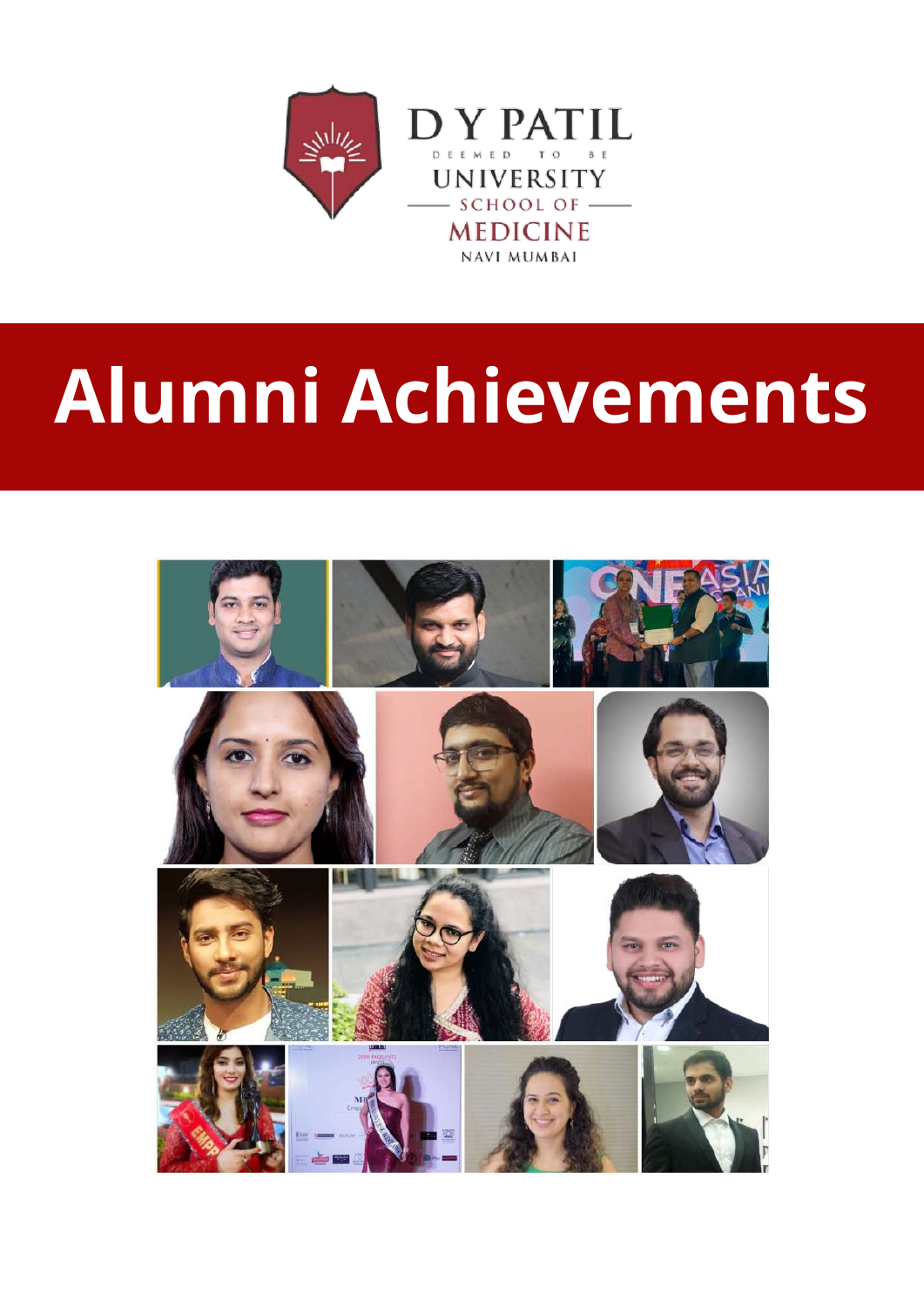



#### Dr. Rahul Gethe

**Deputy Commisioner(Additional Charge)& Co-Ordinator-COVID19TEAM, Navi Mumbai Municipal Corporation Officer on Special Duty (Minister for Urban Development & PWD, Government of Maharashtra)** 

**MBBSBatch-2000 PG Batch--2007 (PEDIATRICS) MD-PSM-2015**



Dr. Pritam Gopinath Munde-Khade

**Member of the 17th Lok Sabha of India. She represents the Beed constituency of Maharashtra. Undergraduate – MBBS - Padamshree Dr. D. Y. Patil Medical College (2005) Postgraduate – MD- Dermatology Venereology & Leprosy– Dr. D. Y. Patil Medical College (2010)**



## Dr. Shrikant Eknath Shinde

**Member of the 17th Lok Sabha of India. He represents the Kalyan constituency of Maharashtra. Undergraduate –**

**MBBS - Padamshree Dr. D. Y. Patil Medical College (2011) Postgraduate –**

**MS- Orthopedics – Dr. D. Y. Patil Medical College (2014)**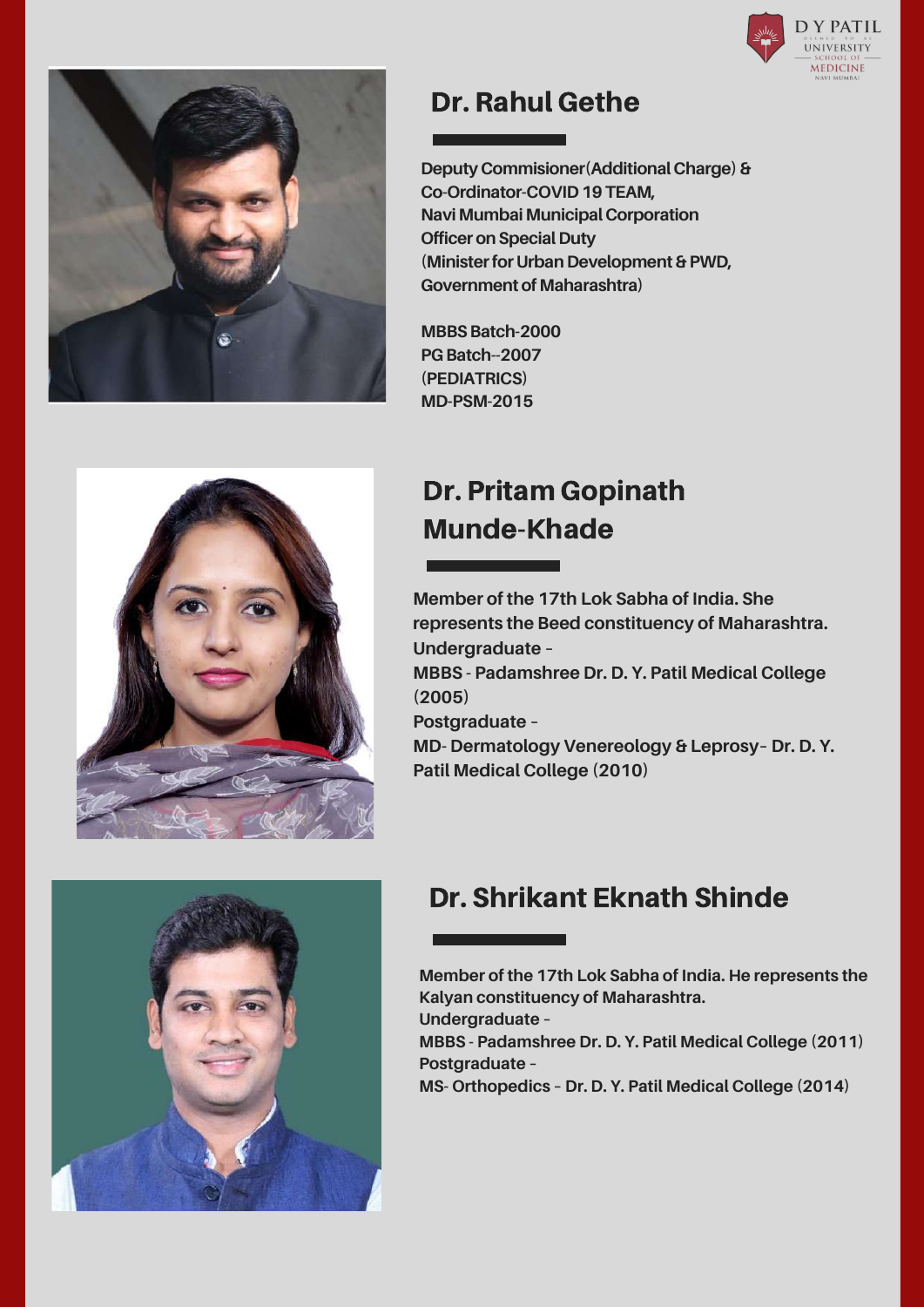



#### Dr. Amit Nagpal

**He is the first simulation expert in India. He is now trainer to many other budding simulation trainees.**

#### Dr. Suranjana

**Editorial Director of India's first and only medical magazine-Lexicon, which is a completely medical student operated initiative. It's in its 8 years of successful editorial. riters, bloggers and artists from all over India's finest medical colleges are a part of this. I've been a contributor to Hutchison's Clinical Methods 24th Edition and Davidson's Principles and Practice of Medicine 22nd Edition. This was while I was working with Elsevier Publication, India during internship and first year residency.**

**I'm also currently a reviewer for the highest pubmed indexed journal Annals Of Internal Medicine**



## Dr. Manjot Marwah

**Co-authored several chapters in Dermatology textbooks. Recipient of XI International Society of Dermatology Global Education Award 2013 among many other awards.**

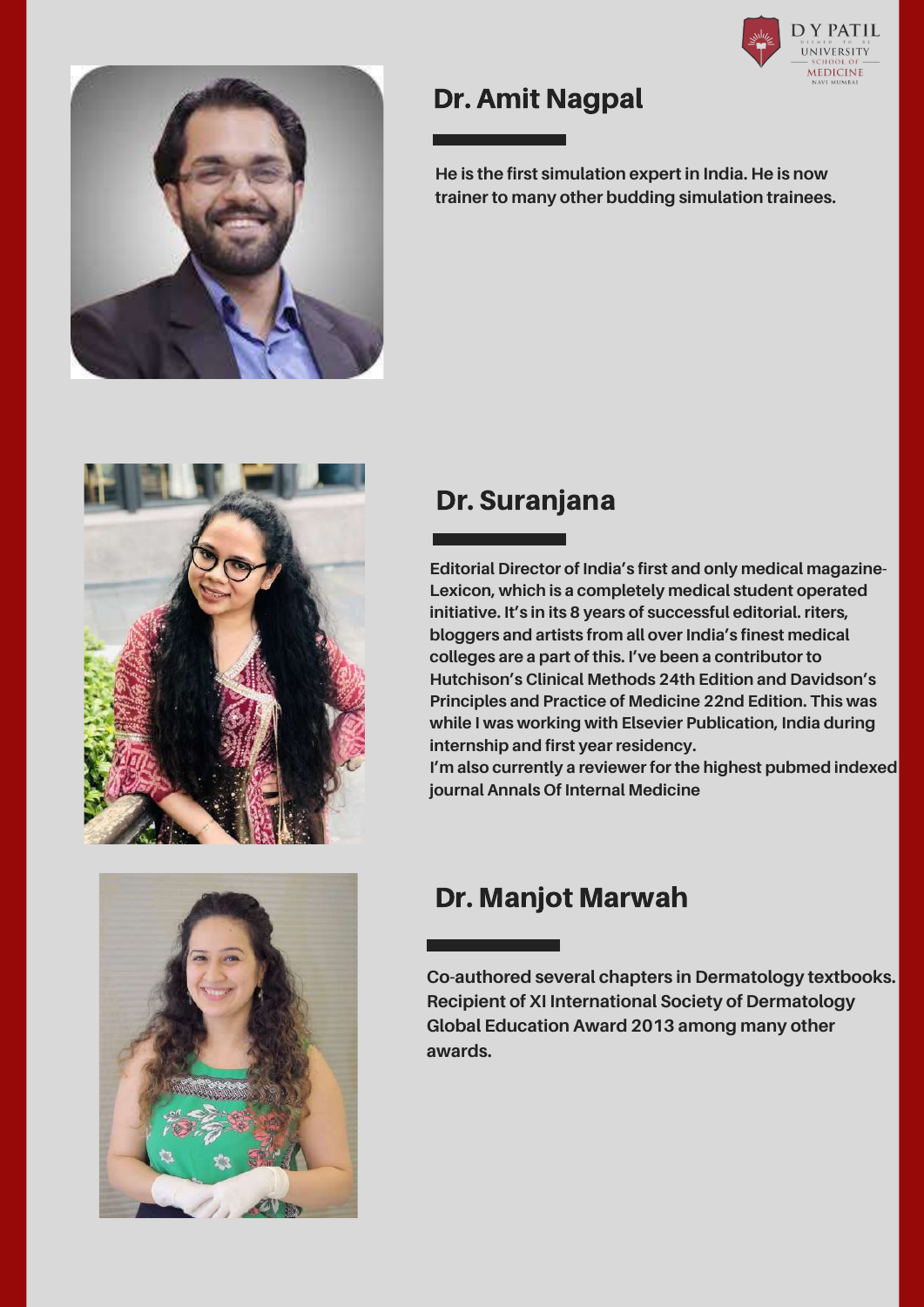



#### Dr. Vartika Patil

**Dr. Vartika Patil a MD Pathology student from Batch of 2010-2013 was crowned as Mrs. India West – Empress of West India**



## Dr. Suvadip Chakrabarti

**One of the best Surgical Oncologists in Kolkata MCh (Surgical Oncology)**

**HOD, Department of Surgical Oncology, AMRI Mukundapur**

**Visiting Consultant in the Department of Surgical Oncology at Kolkata and Ruby Cancer Center, Kolkata**

**Chief advisor of Surgical Oncology of the upcoming BIMS-BCF Cancer Center, Burdwan**



## Dr. Ketan Pakhale

**International innovative Researcher in Health Science award for Metabol - A Metabolic Syndrome Clinic by World Research Council & United Medical Council.**

**He is also a Class II Medical Examiner of Directorate General Civil Avaiation**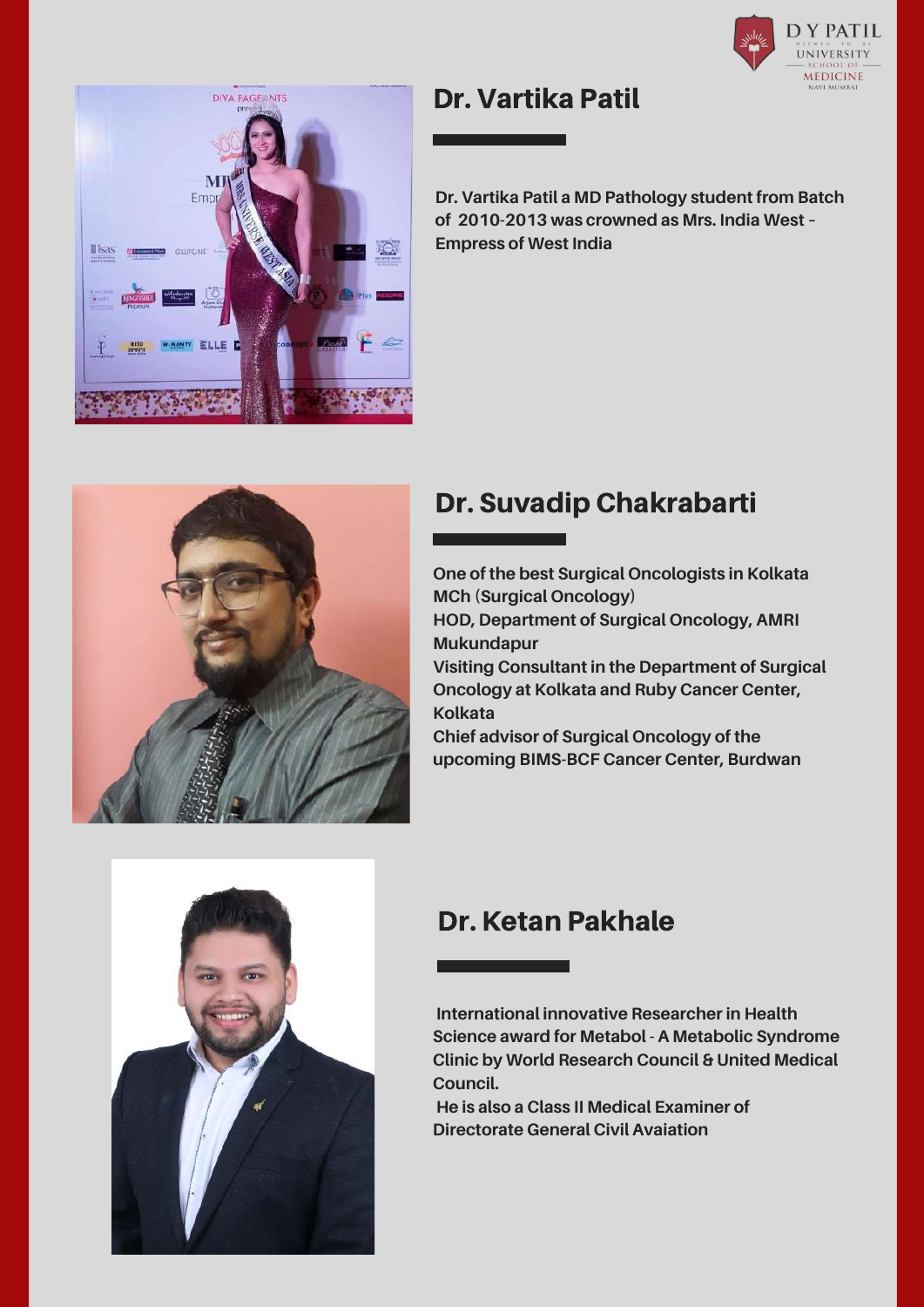



#### Dr. Rohan Palshetkar

**Dr. Rohan Palshetkar was awarded as "Asia Oceania Young Gynaecologist Award" in Manila, Philippines**



## Dr. Arpit Anil Murarka

**He floated an individual based firm under the banner 'Medzspire – Technovating Medicine' which is registered with The Government of India to make medical education free to the masses. With this Aim, he has Designed & Launched 5 Medical Mobile Applications on Play Store & Apple App Store.**



# Dr. Yogesh Kumar

**Dr Yogesh Kumar is a Bollywood star who has acted in several films, television serials and advertisements.**